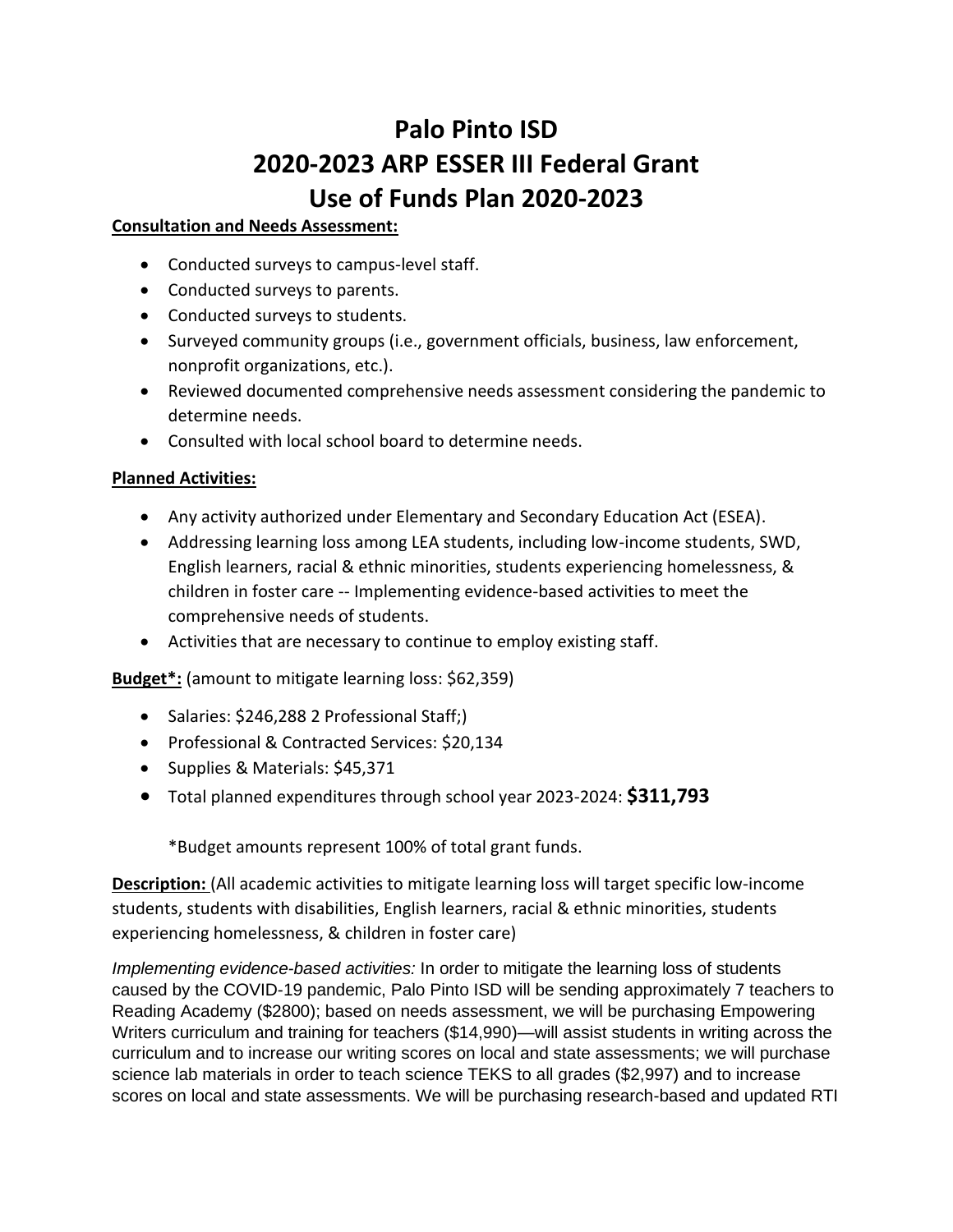materials to serve struggling learners based on data (\$10,000); We will purchase guided reading materials to support literacy growth (\$10,787). We plan to purchase Frog Street backpacks to support school/home connection and literacy growth of our PK students (\$2,500); We plan to purchase robotics materials to support science TEKS and differentiation of student learning (\$7,796); We intend to purchase research-based and updated Dyslexia instructional materials to support our identified students (including teacher training) (\$9,000); We intend to purchase updated ESL assessments in order to accurately identify students in need of language support (\$1,500). All activities will be conducted in such a way as to help safely reopen and sustain the safe operation of the campus.

*Continuing to employ existing staff:* The COVID-19 pandemic had a negative effect on job security and to mitigate this effect, Palo Pinto ISD has used ESSER III funds to maintain the employment of the following positions:

2 Teachers

Traducción oral disponible a pedido.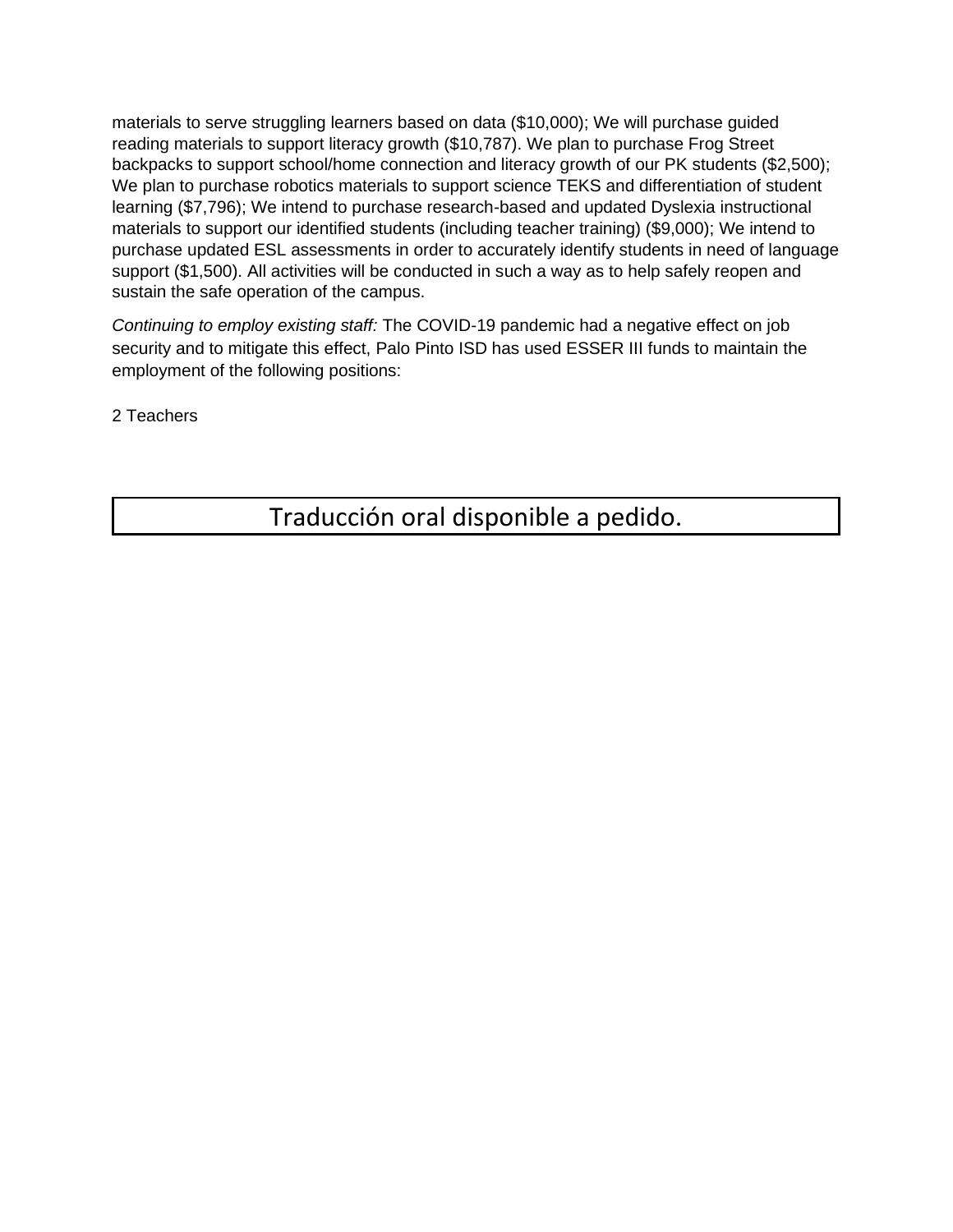

**Organization:** PALO PINTO ISD **Campus/Site:** N/A

**Vendor ID:**

**County District:** 182906 **ESC Region:**11 **School Year:** 2020-2021

# **2020-2023 ARP ESSER III Federal Grant Application**

| A. Use of Funds - LEA Allowable Activities                                                                                                                                                                                                                                                                                 |  |  |
|----------------------------------------------------------------------------------------------------------------------------------------------------------------------------------------------------------------------------------------------------------------------------------------------------------------------------|--|--|
| Directions: In this section you will indicate the planned uses of the ARP ESSER III grant funds for the LEA.                                                                                                                                                                                                               |  |  |
| Select the pre-award and/or school year (SY) the LEA has expended or plans to expend funds for the activity. At least one SY must be selected, multiple SY<br>check boxes may be selected. If the LEA will not be expending funds for the activity, select "N/A", and be sure no school year or pre-award box is selected. |  |  |
| School Year dates -                                                                                                                                                                                                                                                                                                        |  |  |
| • Pre-award, March 13, 2020 – application submission date.                                                                                                                                                                                                                                                                 |  |  |
| • 2020-2021, including summer 2021.                                                                                                                                                                                                                                                                                        |  |  |
| • 2021-2022, including summer 2022.                                                                                                                                                                                                                                                                                        |  |  |
| 2022-2023, including summer 2023.                                                                                                                                                                                                                                                                                          |  |  |
| • 2023-2024, including summer 2024 (carryover period).                                                                                                                                                                                                                                                                     |  |  |
| • N/A - Will not expend grant funds on this activity.                                                                                                                                                                                                                                                                      |  |  |
| 1. Any activity authorized under Elementary and Secondary Education Act (ESEA)                                                                                                                                                                                                                                             |  |  |
| Pre-award                                                                                                                                                                                                                                                                                                                  |  |  |
| 2020-2021, including summer 2021                                                                                                                                                                                                                                                                                           |  |  |
| 2021-2022, including summer 2022<br>✔                                                                                                                                                                                                                                                                                      |  |  |
| 2022-2023, including summer 2023                                                                                                                                                                                                                                                                                           |  |  |
| 2023-2024, including summer 2024 (carryover period)                                                                                                                                                                                                                                                                        |  |  |
| N/A - Will not expend grant funds on this activity                                                                                                                                                                                                                                                                         |  |  |
| 2. Any activity authorized under Individuals with Disabilities Education Act (IDEA)                                                                                                                                                                                                                                        |  |  |
| Pre-award                                                                                                                                                                                                                                                                                                                  |  |  |
| 2020-2021, including summer 2021                                                                                                                                                                                                                                                                                           |  |  |
| 2021-2022, including summer 2022                                                                                                                                                                                                                                                                                           |  |  |
| 2022-2023, including summer 2023                                                                                                                                                                                                                                                                                           |  |  |
| 2023-2024, including summer 2024 (carryover period)                                                                                                                                                                                                                                                                        |  |  |
| $\blacktriangleright$ N/A - Will not expend grant funds on this activity                                                                                                                                                                                                                                                   |  |  |
| 3. Any activity authorized under the Adult Education and Family Literacy Act                                                                                                                                                                                                                                               |  |  |
| Pre-award                                                                                                                                                                                                                                                                                                                  |  |  |
| 2020-2021, including summer 2021                                                                                                                                                                                                                                                                                           |  |  |
| 2021-2022, including summer 2022                                                                                                                                                                                                                                                                                           |  |  |
| 2022-2023, including summer 2023                                                                                                                                                                                                                                                                                           |  |  |
| 2023-2024, including summer 2024 (carryover period)                                                                                                                                                                                                                                                                        |  |  |
| $\blacktriangleright$ N/A - Will not expend grant funds on this activity                                                                                                                                                                                                                                                   |  |  |
| 4. Any activity authorized under the Carl D. Perkins Career and Technical Education Act of 2006                                                                                                                                                                                                                            |  |  |
| Pre-award                                                                                                                                                                                                                                                                                                                  |  |  |
| 2020-2021, including summer 2021                                                                                                                                                                                                                                                                                           |  |  |
| 2021-2022, including summer 2022                                                                                                                                                                                                                                                                                           |  |  |
| 2022-2023, including summer 2023                                                                                                                                                                                                                                                                                           |  |  |
| 2023-2024, including summer 2024 (carryover period)                                                                                                                                                                                                                                                                        |  |  |
| $\blacktriangleright$ N/A - Will not expend grant funds on this activity                                                                                                                                                                                                                                                   |  |  |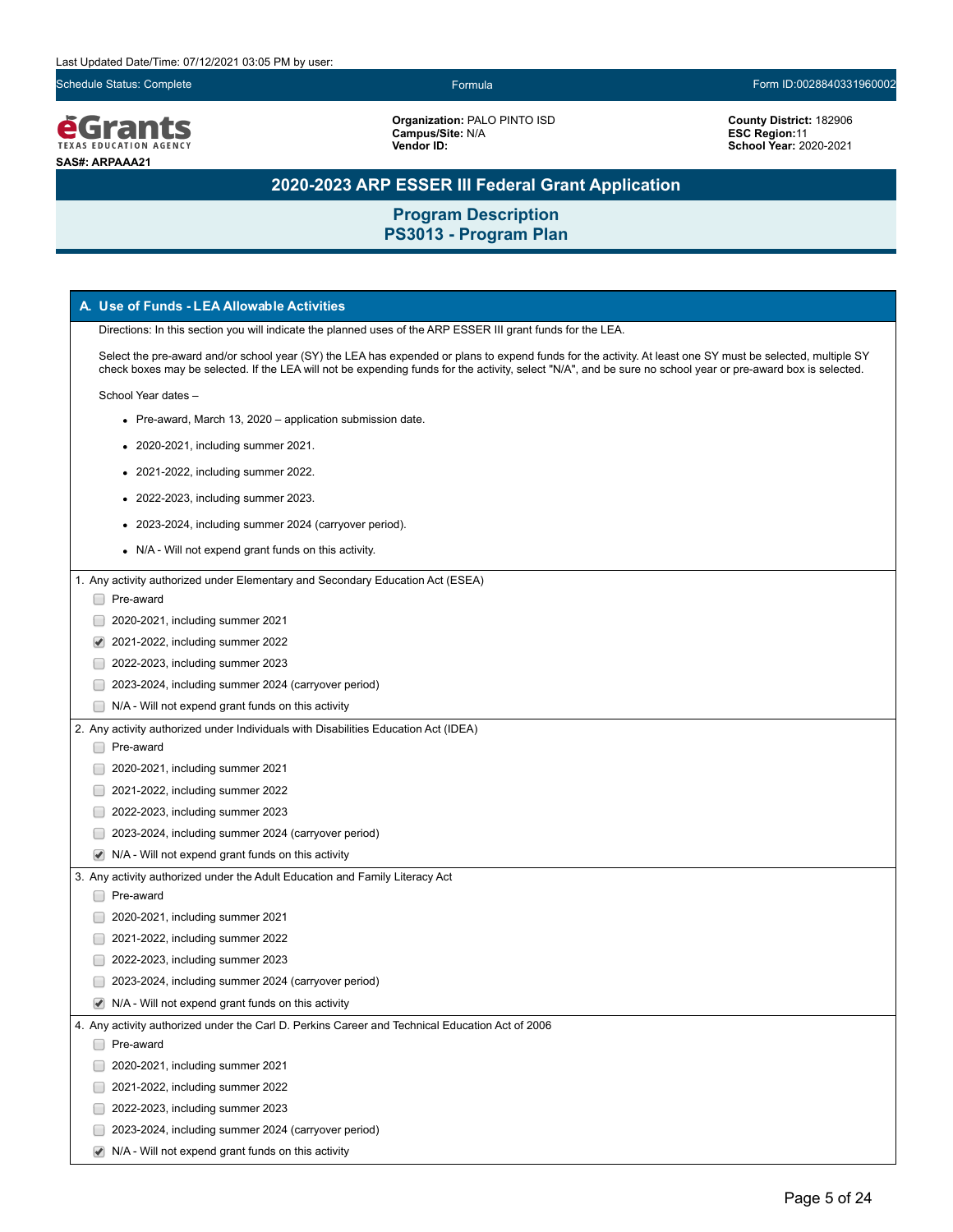**EGrants SAS#: ARPAAA21**

**Organization:** PALO PINTO ISD **Campus/Site:** N/A **Vendor ID:** 1756001103

**County District:** 182906 **ESC Region:**11 **School Year:** 2020-2021

# **2020-2023 ARP ESSER III Federal Grant Application**

| 5. Coordination of preparedness and response efforts of LEA with State and local public health departments, and other relevant agencies, to improve coordinated<br>responses among such entities to prevent, prepare for, and respond to coronavirus                                                 |  |  |  |
|------------------------------------------------------------------------------------------------------------------------------------------------------------------------------------------------------------------------------------------------------------------------------------------------------|--|--|--|
| Pre-award                                                                                                                                                                                                                                                                                            |  |  |  |
| 2020-2021, including summer 2021                                                                                                                                                                                                                                                                     |  |  |  |
| 2021-2022, including summer 2022                                                                                                                                                                                                                                                                     |  |  |  |
| 2022-2023, including summer 2023                                                                                                                                                                                                                                                                     |  |  |  |
| 2023-2024, including summer 2024 (carryover period)                                                                                                                                                                                                                                                  |  |  |  |
| ✔<br>N/A - Will not expend grant funds on this activity                                                                                                                                                                                                                                              |  |  |  |
| 6. Activities to address the unique needs of low-income students, students with disabilities (SWD), English learners, racial and ethnic minorities, students<br>experiencing homelessness, and foster care youth, including how outreach and service delivery will meet the needs of each population |  |  |  |
| Pre-award                                                                                                                                                                                                                                                                                            |  |  |  |
| 2020-2021, including summer 2021                                                                                                                                                                                                                                                                     |  |  |  |
| 2021-2022, including summer 2022                                                                                                                                                                                                                                                                     |  |  |  |
| 2022-2023, including summer 2023                                                                                                                                                                                                                                                                     |  |  |  |
| 2023-2024, including summer 2024 (carryover period)<br>✔                                                                                                                                                                                                                                             |  |  |  |
| N/A - Will not expend grant funds on this activity                                                                                                                                                                                                                                                   |  |  |  |
| 7. Developing and implementing procedures and systems to improve the preparedness and response efforts of LEA                                                                                                                                                                                        |  |  |  |
| Pre-award                                                                                                                                                                                                                                                                                            |  |  |  |
| 2020-2021, including summer 2021                                                                                                                                                                                                                                                                     |  |  |  |
| 2021-2022, including summer 2022                                                                                                                                                                                                                                                                     |  |  |  |
| 2022-2023, including summer 2023                                                                                                                                                                                                                                                                     |  |  |  |
| 2023-2024, including summer 2024 (carryover period)                                                                                                                                                                                                                                                  |  |  |  |
| N/A - Will not expend grant funds on this activity<br>$\blacktriangledown$                                                                                                                                                                                                                           |  |  |  |
| 8. Training and professional development for staff of the LEA on sanitation and minimizing the spread of infectious diseases                                                                                                                                                                         |  |  |  |
| Pre-award                                                                                                                                                                                                                                                                                            |  |  |  |
| 2020-2021, including summer 2021                                                                                                                                                                                                                                                                     |  |  |  |
| 2021-2022, including summer 2022                                                                                                                                                                                                                                                                     |  |  |  |
| 2022-2023, including summer 2023                                                                                                                                                                                                                                                                     |  |  |  |
| 2023-2024, including summer 2024 (carryover period)                                                                                                                                                                                                                                                  |  |  |  |
| ✔<br>N/A - Will not expend grant funds on this activity                                                                                                                                                                                                                                              |  |  |  |
| 9. Purchasing supplies to sanitize and clean the facilities of the LEA, including buildings operated by the LEA                                                                                                                                                                                      |  |  |  |
| Pre-award                                                                                                                                                                                                                                                                                            |  |  |  |
| 2020-2021, including summer 2021                                                                                                                                                                                                                                                                     |  |  |  |
| 2021-2022, including summer 2022                                                                                                                                                                                                                                                                     |  |  |  |
| 2022-2023, including summer 2023                                                                                                                                                                                                                                                                     |  |  |  |
| 2023-2024, including summer 2024 (carryover period)<br>$\overline{\phantom{a}}$                                                                                                                                                                                                                      |  |  |  |
| N/A - Will not expend grant funds on this activity<br>✔                                                                                                                                                                                                                                              |  |  |  |
|                                                                                                                                                                                                                                                                                                      |  |  |  |
|                                                                                                                                                                                                                                                                                                      |  |  |  |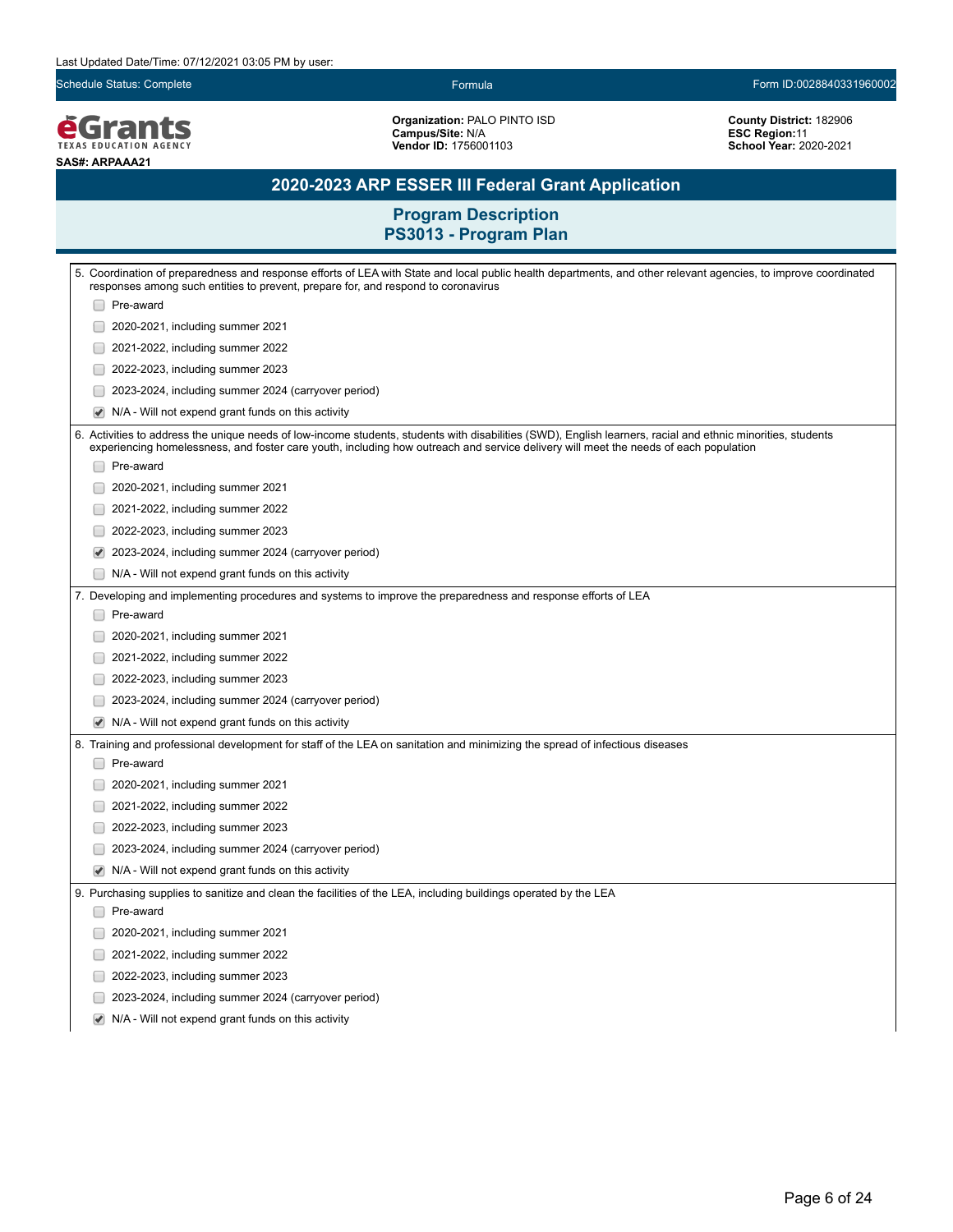**EGrants SAS#: ARPAAA21**

**Organization:** PALO PINTO ISD **Campus/Site:** N/A **Vendor ID:** 1756001103

**County District:** 182906 **ESC Region:**11 **School Year:** 2020-2021

# **2020-2023 ARP ESSER III Federal Grant Application**

| 10. Planning for, coordinating, and implementing activities during long-term closures, including providing meals to eligible students                                                                                                                                                        |  |  |  |  |
|----------------------------------------------------------------------------------------------------------------------------------------------------------------------------------------------------------------------------------------------------------------------------------------------|--|--|--|--|
| □ Pre-award                                                                                                                                                                                                                                                                                  |  |  |  |  |
| 2020-2021, including summer 2021                                                                                                                                                                                                                                                             |  |  |  |  |
| 2021-2022, including summer 2022                                                                                                                                                                                                                                                             |  |  |  |  |
| 2022-2023, including summer 2023                                                                                                                                                                                                                                                             |  |  |  |  |
| 2023-2024, including summer 2024 (carryover period)                                                                                                                                                                                                                                          |  |  |  |  |
| N/A - Will not expend grant funds on this activity<br>$\blacktriangledown$                                                                                                                                                                                                                   |  |  |  |  |
| 11. Planning for, coordinating, and implementing activities during long-term closures,  including providing technology for online learning to all students                                                                                                                                   |  |  |  |  |
| Pre-award                                                                                                                                                                                                                                                                                    |  |  |  |  |
| 2020-2021, including summer 2021                                                                                                                                                                                                                                                             |  |  |  |  |
| 2021-2022, including summer 2022                                                                                                                                                                                                                                                             |  |  |  |  |
| 2022-2023, including summer 2023                                                                                                                                                                                                                                                             |  |  |  |  |
| 2023-2024, including summer 2024 (carryover period)                                                                                                                                                                                                                                          |  |  |  |  |
| N/A - Will not expend grant funds on this activity                                                                                                                                                                                                                                           |  |  |  |  |
| 12. Planning for, coordinating, and implementing activities during long-term closures,  how to provide guidance for carrying out requirements under IDEA                                                                                                                                     |  |  |  |  |
| Pre-award                                                                                                                                                                                                                                                                                    |  |  |  |  |
| 2020-2021, including summer 2021                                                                                                                                                                                                                                                             |  |  |  |  |
| 2021-2022, including summer 2022                                                                                                                                                                                                                                                             |  |  |  |  |
| 2022-2023, including summer 2023                                                                                                                                                                                                                                                             |  |  |  |  |
| 2023-2024, including summer 2024 (carryover period)                                                                                                                                                                                                                                          |  |  |  |  |
| N/A - Will not expend grant funds on this activity                                                                                                                                                                                                                                           |  |  |  |  |
| 13. Planning for, coordinating, and implementing activities during long-term closures,  how to ensure other educational services can continue to be provided<br>consistent with all Federal, State, and local requirements                                                                   |  |  |  |  |
| Pre-award                                                                                                                                                                                                                                                                                    |  |  |  |  |
| 2020-2021, including summer 2021                                                                                                                                                                                                                                                             |  |  |  |  |
| 2021-2022, including summer 2022                                                                                                                                                                                                                                                             |  |  |  |  |
| 2022-2023, including summer 2023                                                                                                                                                                                                                                                             |  |  |  |  |
| 2023-2024, including summer 2024 (carryover period)                                                                                                                                                                                                                                          |  |  |  |  |
| N/A - Will not expend grant funds on this activity                                                                                                                                                                                                                                           |  |  |  |  |
| 14. Purchasing educational technology (hardware, software, and connectivity) for students  that aids in regular/substantive educational interaction between<br>students and instructors, including low-income students and SWD, which may include assistive technology or adaptive equipment |  |  |  |  |
| Pre-award                                                                                                                                                                                                                                                                                    |  |  |  |  |
| 2020-2021, including summer 2021                                                                                                                                                                                                                                                             |  |  |  |  |
| 2021-2022, including summer 2022                                                                                                                                                                                                                                                             |  |  |  |  |
| 2022-2023, including summer 2023                                                                                                                                                                                                                                                             |  |  |  |  |
| 2023-2024, including summer 2024 (carryover period)                                                                                                                                                                                                                                          |  |  |  |  |
| N/A - Will not expend grant funds on this activity                                                                                                                                                                                                                                           |  |  |  |  |
|                                                                                                                                                                                                                                                                                              |  |  |  |  |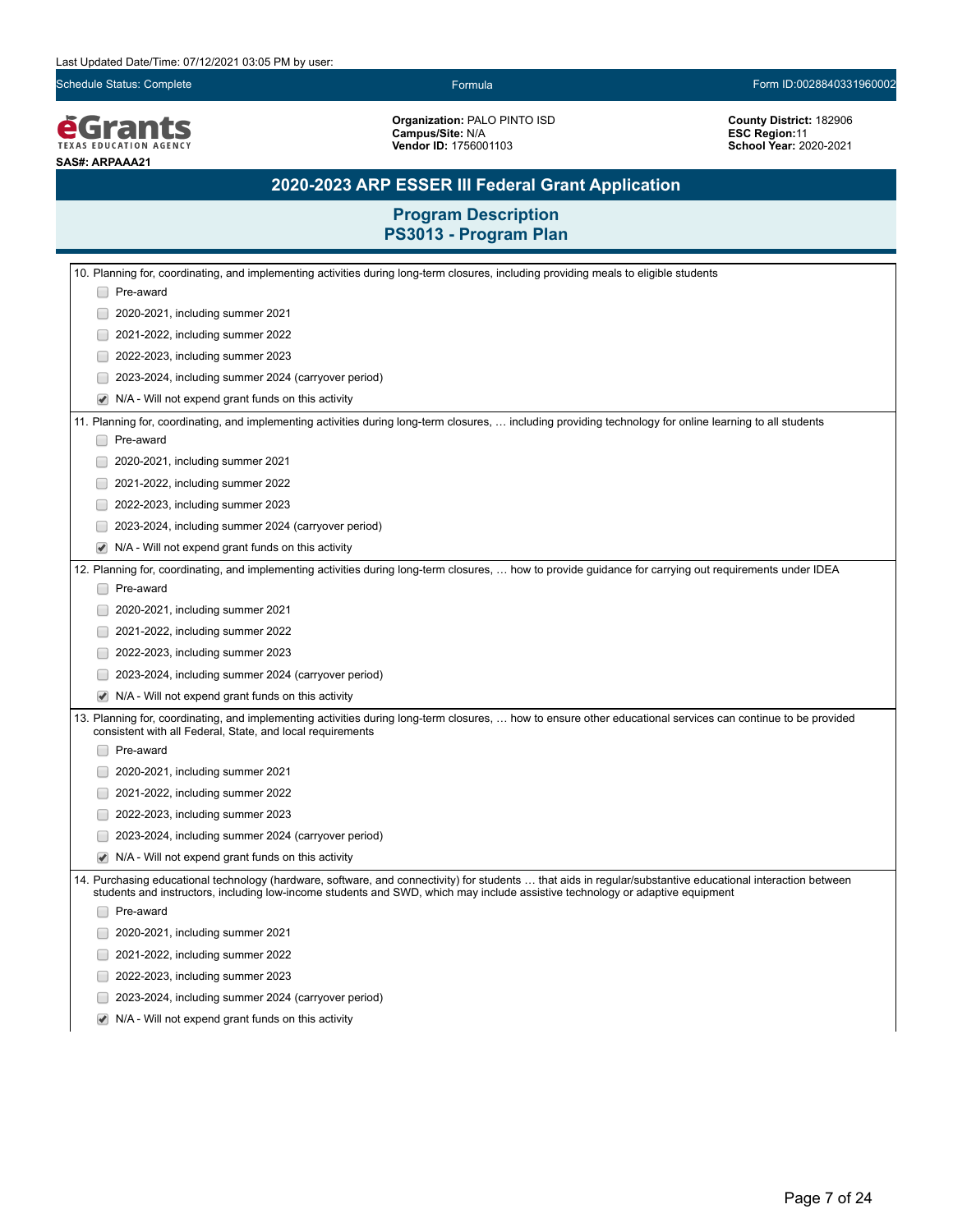**EGrants SAS#: ARPAAA21**

**Organization:** PALO PINTO ISD **Campus/Site:** N/A **Vendor ID:** 1756001103

**County District:** 182906 **ESC Region:**11 **School Year:** 2020-2021

# **2020-2023 ARP ESSER III Federal Grant Application**

| 15. Providing mental health services and supports, including through implementation of evidence based full-service community schools                                                                                                                                                                      |  |  |  |
|-----------------------------------------------------------------------------------------------------------------------------------------------------------------------------------------------------------------------------------------------------------------------------------------------------------|--|--|--|
| Pre-award                                                                                                                                                                                                                                                                                                 |  |  |  |
| 2020-2021, including summer 2021                                                                                                                                                                                                                                                                          |  |  |  |
| 2021-2022, including summer 2022                                                                                                                                                                                                                                                                          |  |  |  |
| 2022-2023, including summer 2023                                                                                                                                                                                                                                                                          |  |  |  |
| 2023-2024, including summer 2024 (carryover period)                                                                                                                                                                                                                                                       |  |  |  |
| N/A - Will not expend grant funds on this activity                                                                                                                                                                                                                                                        |  |  |  |
| 16. Planning and implementing activities related to summer learning -- providing classroom instruction or online learning during summer months and addressing the<br>needs of low-income students, SWD, English learners, migrant students, students experiencing homelessness, & children in foster care |  |  |  |
| Pre-award                                                                                                                                                                                                                                                                                                 |  |  |  |
| 2020-2021, including summer 2021                                                                                                                                                                                                                                                                          |  |  |  |
| 2021-2022, including summer 2022                                                                                                                                                                                                                                                                          |  |  |  |
| 2022-2023, including summer 2023                                                                                                                                                                                                                                                                          |  |  |  |
| 2023-2024, including summer 2024 (carryover period)                                                                                                                                                                                                                                                       |  |  |  |
| N/A - Will not expend grant funds on this activity                                                                                                                                                                                                                                                        |  |  |  |
| 17. Planning and implementing activities related to  supplemental afterschool programs -- providing classroom instruction or online learning  addressing the<br>needs of low-income students, SWD, English learners, migrant students, students experiencing homelessness, & children in foster care      |  |  |  |
| Pre-award                                                                                                                                                                                                                                                                                                 |  |  |  |
| 2020-2021, including summer 2021                                                                                                                                                                                                                                                                          |  |  |  |
| 2021-2022, including summer 2022                                                                                                                                                                                                                                                                          |  |  |  |
| 2022-2023, including summer 2023                                                                                                                                                                                                                                                                          |  |  |  |
| 2023-2024, including summer 2024 (carryover period)                                                                                                                                                                                                                                                       |  |  |  |
| N/A - Will not expend grant funds on this activity                                                                                                                                                                                                                                                        |  |  |  |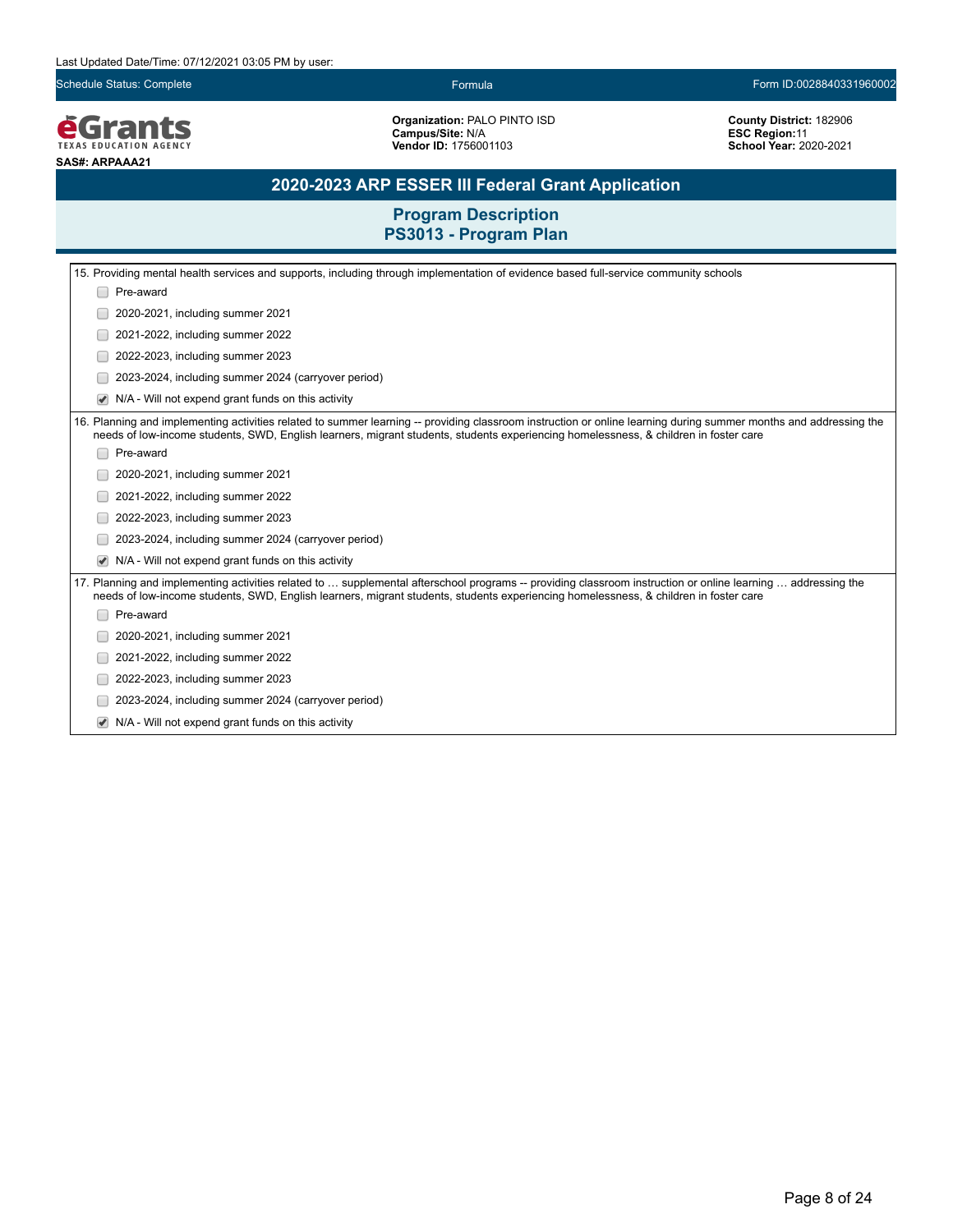

**Organization:** PALO PINTO ISD **Campus/Site:** N/A **Vendor ID:** 1756001103

**County District:** 182906 **ESC Region:**11 **School Year:** 2020-2021

# **2020-2023 ARP ESSER III Federal Grant Application**

|  | <b>B. Use of Funds - LEA Allowable Activities (continued)</b>                                                                                                                                                                                                                                                              |
|--|----------------------------------------------------------------------------------------------------------------------------------------------------------------------------------------------------------------------------------------------------------------------------------------------------------------------------|
|  | Directions: In this section you will indicate the planned uses of the ARP ESSER III grant funds for the LEA.                                                                                                                                                                                                               |
|  | Select the pre-award and/or school year (SY) the LEA has expended or plans to expend funds for the activity. At least one SY must be selected, multiple SY<br>check boxes may be selected. If the LEA will not be expending funds for the activity, select "N/A", and be sure no school year or pre-award box is selected. |
|  | School Year dates -                                                                                                                                                                                                                                                                                                        |
|  | • Pre-award, March 13, 2020 – application submission date.                                                                                                                                                                                                                                                                 |
|  | 2020-2021, including summer 2021.                                                                                                                                                                                                                                                                                          |
|  | • 2021-2022, including summer 2022.                                                                                                                                                                                                                                                                                        |
|  | 2022-2023, including summer 2023.                                                                                                                                                                                                                                                                                          |
|  | 2023-2024, including summer 2024 (carryover period).                                                                                                                                                                                                                                                                       |
|  | N/A - Will not expend grant funds on this activity.                                                                                                                                                                                                                                                                        |
|  | Addressing learning loss among LEA students, including low-income students, SWD, English learners, racial & ethnic minorities, students experiencing                                                                                                                                                                       |
|  | homelessness, & children in foster care -- Administering and using high-quality assessments                                                                                                                                                                                                                                |
|  | Pre-award                                                                                                                                                                                                                                                                                                                  |
|  | 2020-2021, including summer 2021                                                                                                                                                                                                                                                                                           |
|  | 2021-2022, including summer 2022                                                                                                                                                                                                                                                                                           |
|  | 2022-2023, including summer 2023                                                                                                                                                                                                                                                                                           |
|  | 2023-2024, including summer 2024 (carryover period)                                                                                                                                                                                                                                                                        |
|  | N/A - Will not expend grant funds on this activity                                                                                                                                                                                                                                                                         |
|  | 2. Addressing learning loss among LEA students, including low-income students, SWD, English learners, racial & ethnic minorities, students experiencing<br>homelessness, & children in foster care -- Implementing evidence-based activities to meet the comprehensive needs of students                                   |
|  | Pre-award                                                                                                                                                                                                                                                                                                                  |
|  | 2020-2021, including summer 2021                                                                                                                                                                                                                                                                                           |
|  | 2021-2022, including summer 2022                                                                                                                                                                                                                                                                                           |
|  | 2022-2023, including summer 2023                                                                                                                                                                                                                                                                                           |
|  | 2023-2024, including summer 2024 (carryover period)                                                                                                                                                                                                                                                                        |
|  | N/A - Will not expend grant funds on this activity                                                                                                                                                                                                                                                                         |
|  | 3. Addressing learning loss among LEA students, including low-income students, SWD, English learners, racial & ethnic minorities, students experiencing<br>homelessness, & children in foster care -- Providing information and assistance to parents & families on effectively supporting students                        |
|  | Pre-award                                                                                                                                                                                                                                                                                                                  |
|  | 2020-2021, including summer 2021                                                                                                                                                                                                                                                                                           |
|  | 2021-2022, including summer 2022                                                                                                                                                                                                                                                                                           |
|  | 2022-2023, including summer 2023                                                                                                                                                                                                                                                                                           |
|  | 2023-2024, including summer 2024 (carryover period)                                                                                                                                                                                                                                                                        |
|  | N/A - Will not expend grant funds on this activity                                                                                                                                                                                                                                                                         |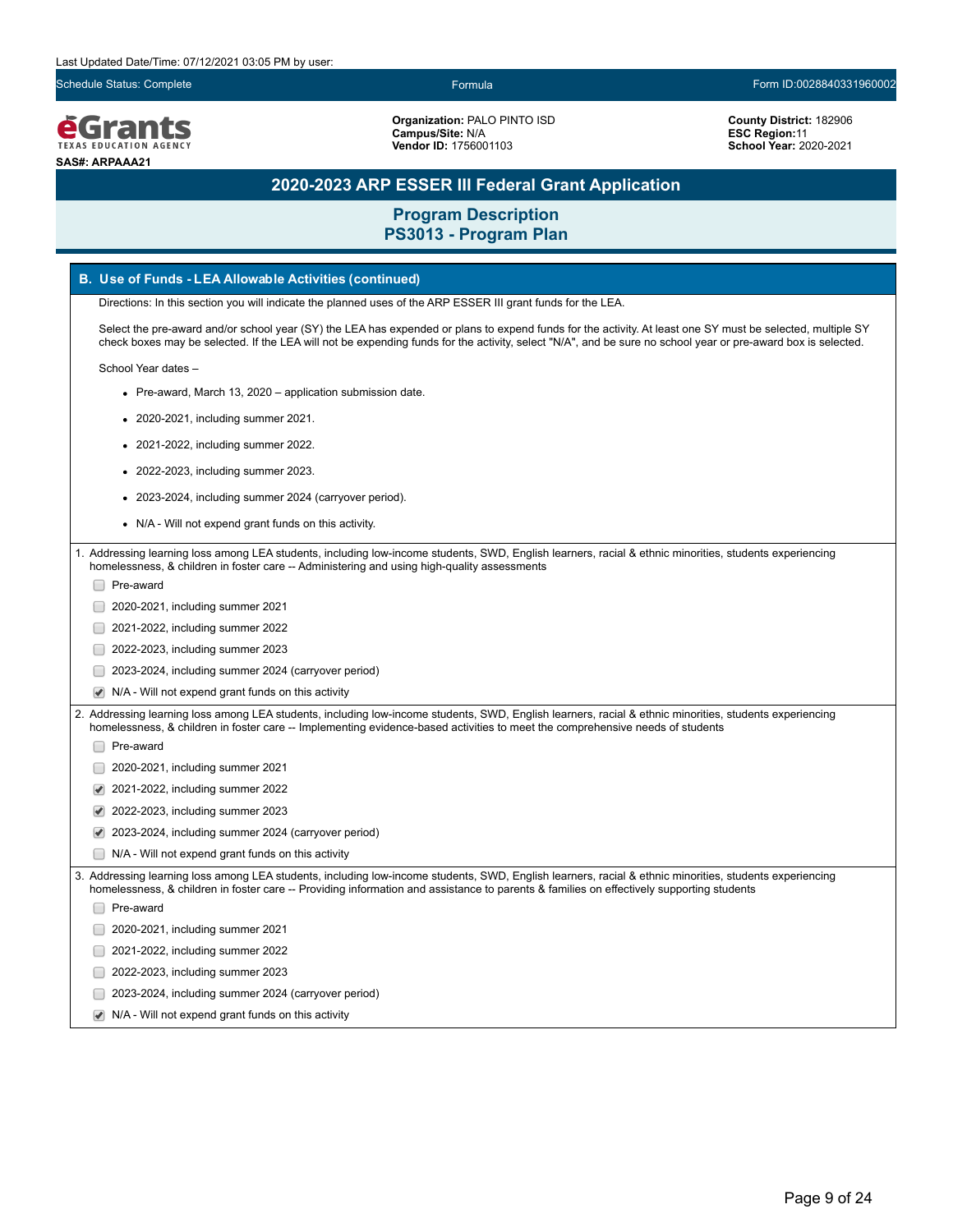**EGrants SAS#: ARPAAA21**

**Organization:** PALO PINTO ISD **Campus/Site:** N/A **Vendor ID:** 1756001103

**County District:** 182906 **ESC Region:**11 **School Year:** 2020-2021

# **2020-2023 ARP ESSER III Federal Grant Application**

| 4. Addressing learning loss among LEA students, including low-income students, SWD, English learners, racial & ethnic minorities, students experiencing<br>homelessness, & children in foster care -- Tracking student attendance and improving student engagement in distance education |  |  |  |  |
|------------------------------------------------------------------------------------------------------------------------------------------------------------------------------------------------------------------------------------------------------------------------------------------|--|--|--|--|
| Pre-award                                                                                                                                                                                                                                                                                |  |  |  |  |
| 2020-2021, including summer 2021                                                                                                                                                                                                                                                         |  |  |  |  |
| 2021-2022, including summer 2022                                                                                                                                                                                                                                                         |  |  |  |  |
| 2022-2023, including summer 2023                                                                                                                                                                                                                                                         |  |  |  |  |
| 2023-2024, including summer 2024 (carryover period)                                                                                                                                                                                                                                      |  |  |  |  |
| N/A - Will not expend grant funds on this activity<br>$\blacktriangledown$                                                                                                                                                                                                               |  |  |  |  |
| 5. School facility repairs and improvements to enable operation of schools to reduce risk of virus transmission and exposure to environmental health hazards, and to<br>support student health needs                                                                                     |  |  |  |  |
| Pre-award                                                                                                                                                                                                                                                                                |  |  |  |  |
| 2020-2021, including summer 2021                                                                                                                                                                                                                                                         |  |  |  |  |
| 2021-2022, including summer 2022                                                                                                                                                                                                                                                         |  |  |  |  |
| 2022-2023, including summer 2023                                                                                                                                                                                                                                                         |  |  |  |  |
| 2023-2024, including summer 2024 (carryover period)                                                                                                                                                                                                                                      |  |  |  |  |
| N/A - Will not expend grant funds on this activity<br>$\blacktriangledown$                                                                                                                                                                                                               |  |  |  |  |
| 6. Inspection, testing, maintenance, repair, replacement, and upgrade projects to improve the indoor air quality in school facilities, including  mechanical and non-<br>mechanical heating, ventilation, and air conditioning systems                                                   |  |  |  |  |
| Pre-award                                                                                                                                                                                                                                                                                |  |  |  |  |
| 2020-2021, including summer 2021                                                                                                                                                                                                                                                         |  |  |  |  |
| 2021-2022, including summer 2022                                                                                                                                                                                                                                                         |  |  |  |  |
| 2022-2023, including summer 2023                                                                                                                                                                                                                                                         |  |  |  |  |
| 2023-2024, including summer 2024 (carryover period)                                                                                                                                                                                                                                      |  |  |  |  |
| N/A - Will not expend grant funds on this activity<br>$\blacktriangledown$                                                                                                                                                                                                               |  |  |  |  |
| 7. Inspection, testing, maintenance, repair, replacement, and upgrade projects to improve the indoor air quality in school facilities, including  filtering, purification<br>and other air cleaning, fans, control systems                                                               |  |  |  |  |
| Pre-award                                                                                                                                                                                                                                                                                |  |  |  |  |
| 2020-2021, including summer 2021                                                                                                                                                                                                                                                         |  |  |  |  |
| 2021-2022, including summer 2022                                                                                                                                                                                                                                                         |  |  |  |  |
| 2022-2023, including summer 2023                                                                                                                                                                                                                                                         |  |  |  |  |
| 2023-2024, including summer 2024 (carryover period)                                                                                                                                                                                                                                      |  |  |  |  |
| N/A - Will not expend grant funds on this activity<br>$\blacktriangledown$                                                                                                                                                                                                               |  |  |  |  |
| 8. Inspection, testing, maintenance, repair, replacement, and upgrade projects to improve the indoor air quality in school facilities, including  window and door<br>repair and replacement                                                                                              |  |  |  |  |
| Pre-award                                                                                                                                                                                                                                                                                |  |  |  |  |
| 2020-2021, including summer 2021                                                                                                                                                                                                                                                         |  |  |  |  |
| 2021-2022, including summer 2022                                                                                                                                                                                                                                                         |  |  |  |  |
| 2022-2023, including summer 2023                                                                                                                                                                                                                                                         |  |  |  |  |
| 2023-2024, including summer 2024 (carryover period)                                                                                                                                                                                                                                      |  |  |  |  |
| $\blacktriangleright$ N/A - Will not expend grant funds on this activity                                                                                                                                                                                                                 |  |  |  |  |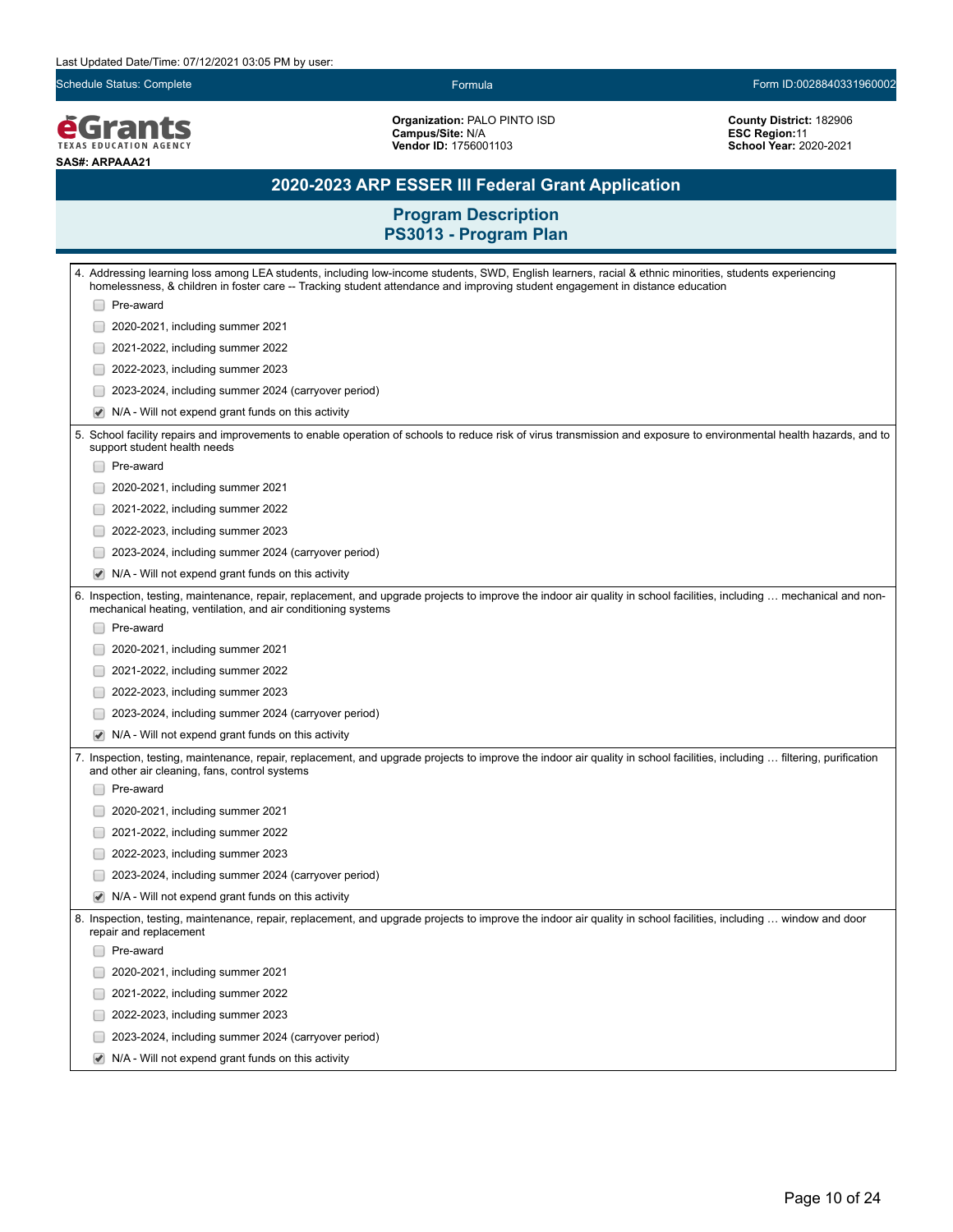### Last Updated Date/Time: 07/12/2021 03:05 PM by user:

Schedule Status: Complete Formula Form ID:0028840331960002

**EGrants SAS#: ARPAAA21**

**Organization:** PALO PINTO ISD **Campus/Site:** N/A **Vendor ID:** 1756001103

**County District:** 182906 **ESC Region:**11 **School Year:** 2020-2021

# **2020-2023 ARP ESSER III Federal Grant Application**

| 9. Developing strategies and implementing public health protocols including, to the greatest extent practicable, policies in line with guidance from CDC for the<br>reopening and operation of school facilities |  |  |  |
|------------------------------------------------------------------------------------------------------------------------------------------------------------------------------------------------------------------|--|--|--|
| Pre-award                                                                                                                                                                                                        |  |  |  |
| 2020-2021, including summer 2021                                                                                                                                                                                 |  |  |  |
| 2021-2022, including summer 2022                                                                                                                                                                                 |  |  |  |
| 2022-2023, including summer 2023                                                                                                                                                                                 |  |  |  |
| 2023-2024, including summer 2024 (carryover period)                                                                                                                                                              |  |  |  |
| N/A - Will not expend grant funds on this activity<br>$\blacktriangledown$                                                                                                                                       |  |  |  |
| 10. Other activities that are necessary to maintain the operation of and continuity of services in the LEA                                                                                                       |  |  |  |
| Pre-award                                                                                                                                                                                                        |  |  |  |
| 2020-2021, including summer 2021                                                                                                                                                                                 |  |  |  |
| 2021-2022, including summer 2022                                                                                                                                                                                 |  |  |  |
| 2022-2023, including summer 2023                                                                                                                                                                                 |  |  |  |
| 2023-2024, including summer 2024 (carryover period)                                                                                                                                                              |  |  |  |
| N/A - Will not expend grant funds on this activity<br>$\blacktriangledown$                                                                                                                                       |  |  |  |
| 11. Other activities that are necessary to  continuing to employ existing staff of the LEA                                                                                                                       |  |  |  |
| Pre-award<br>-                                                                                                                                                                                                   |  |  |  |
| 2020-2021, including summer 2021                                                                                                                                                                                 |  |  |  |
| 2021-2022, including summer 2022<br>$\blacktriangledown$                                                                                                                                                         |  |  |  |
| 2022-2023, including summer 2023<br>$\blacktriangledown$                                                                                                                                                         |  |  |  |
| 2023-2024, including summer 2024 (carryover period)<br>$\blacktriangledown$                                                                                                                                      |  |  |  |
| N/A - Will not expend grant funds on this activity                                                                                                                                                               |  |  |  |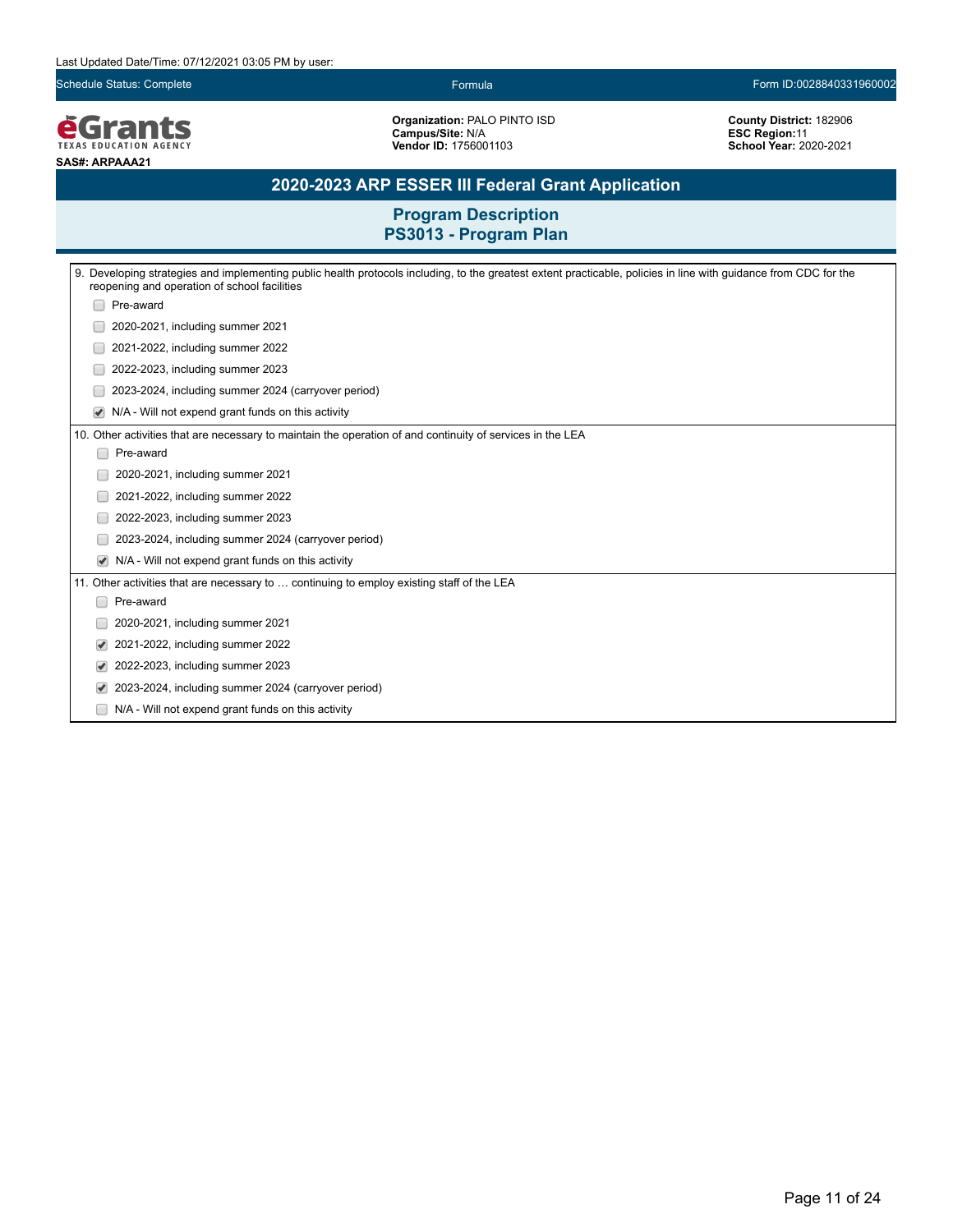

**Organization:** PALO PINTO ISD **Campus/Site:** N/A **Vendor ID:** 1756001103

**County District:** 182906 **ESC Region:**11 **School Year:** 2020-2021

# **2020-2023 ARP ESSER III Federal Grant Application**

## **Program Description PS3013 - Program Plan**

## **C. LEA Needs Process**

- 1. Which of the following processes did the LEA follow to determine the needs of the LEA caused by the pandemic that would not be reimbursed by other fund sources (Federal Emergency Management Agency (FEMA), Child Nutrition Program, Child Care & Development Block Grant (CCDBG))? Directions: Select the types of activities the LEA followed in conducting its process to identify the added needs caused by the pandemic. Check all that apply.
	- **LEA** conducted surveys to district-level staff.
	- LEA conducted surveys to campus-level staff.
	- LEA conducted surveys to parents.
	- LEA conducted surveys to students.
	- LEA surveyed community groups (i.e., government officials, business, law enforcement, nonprofit organizations, etc.).
	- LEA sent direct communication to staff, parents, and/or students to gather input.
	- E LEA reviewed and analyzed data from local and state health authorities.
	- E LEA identified needs as issues arose that were out of the ordinary.
	- LEA reviewed documented comprehensive needs assessment considering the pandemic to determine needs.
	- LEA consulted with local school board to determine needs.
	- LEA followed some type of documented disaster or emergency plan with specific needs assessment processes.
	- LEA used professional or contracted services to collect, disaggregate, and/or analyze data related to needs.
	- LEA determined needs through another process or data points not listed above.
	- LEA completed a focused or problem-oriented assessment.
	- LEA completed an emergency assessment.
	- LEA completed a time-lapsed assessment.
	- **LEA** completed an initial comprehensive assessment.
	- E LEA completed an ongoing or partial assessment.
	- LEA completed a different needs assessment process not described above.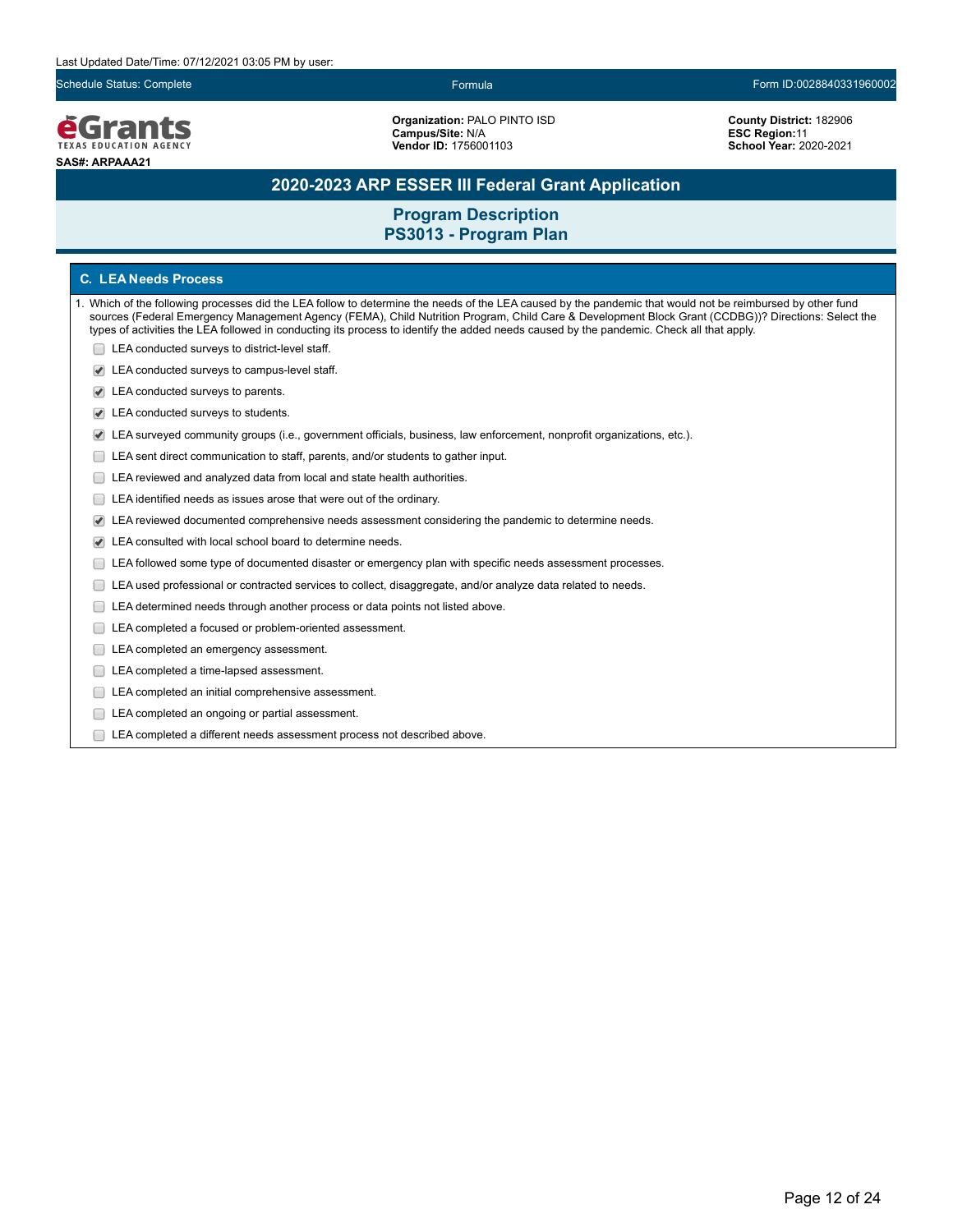#### Last Updated Date/Time: 07/12/2021 03:05 PM by user:

Schedule Status: Complete Formula Form ID:0028840331960002

**e**Grants **TEXAS EDUCATION AGENCY SAS#: ARPAAA21**

**Organization:** PALO PINTO ISD **Campus/Site:** N/A **Vendor ID:** 1756001103

**County District:** 182906 **ESC Region:**11 **School Year:** 2020-2021

## **2020-2023 ARP ESSER III Federal Grant Application**

## **Program Description PS3013 - Program Plan**

2. How did the LEA prioritize the needs identified in Line 1 above? Directions: Select the types of processes the LEA followed in prioritizing the needs of the LEA in determining what activities would be funded with ESSER III funds. Check all that apply. If all identified needs are being met with ESSER III funds, select "All needs met; no prioritization needed." **LEA** focused on largest expenditures. **LEA focused on needs serving the largest number of students. LEA** focused on needs serving the largest number of staff. LEA consulted with local school board to prioritize needs. LEA focused on Economically Disadvantaged or Socioeconomically Disadvantaged data. LEA focused on serving needs of identified student groups (at-risk, migrant, immigrant, SWD, English Learners, Homeless, Foster, etc.). LEA ranked campus needs per SC5000. LEA focused on governance needs. □ LEA focused on wellness needs. **LEA** focused on instructional continuity needs. **LEA** focused on postsecondary needs for seniors. LEA focused on facility needs. **LEA** focused on school operational needs. LEA focused on technology needs. **LEA focused on Personal Protective Equipment (PPE).** LEA focused on professional development and training needs to facilitate transition to remote/online/virtual classrooms and teaching. LEA prioritized needs through another process or data points not listed above.

All needs met; no prioritization needed.

### **D. Maintenance of Equity**

Directions: Select one applicable response for which the LEA is exempt from the required Maintenance of Equity provision. If the LEA is not exempt from this provision, select "No".

1. Is the LEA exempt from the required Maintenance of Equity provision?

∩ No

◆ Yes, LEA has fewer than 1,000 total enrollment

- **The State State State State State State State State State State State State State State State State State State State State State State State State State State State State State State State State State State State State S**
- Yes, LEA has only one campus per grade span (elementary, middle school, high school) within the LEA
- Maybe, the LEA will apply to USDE for a waiver for exceptional or uncontrollable circumstances
- $\Box$  Maybe, the LEA will apply to USDE for a waiver for a precipitous decline in financial resources in the LEA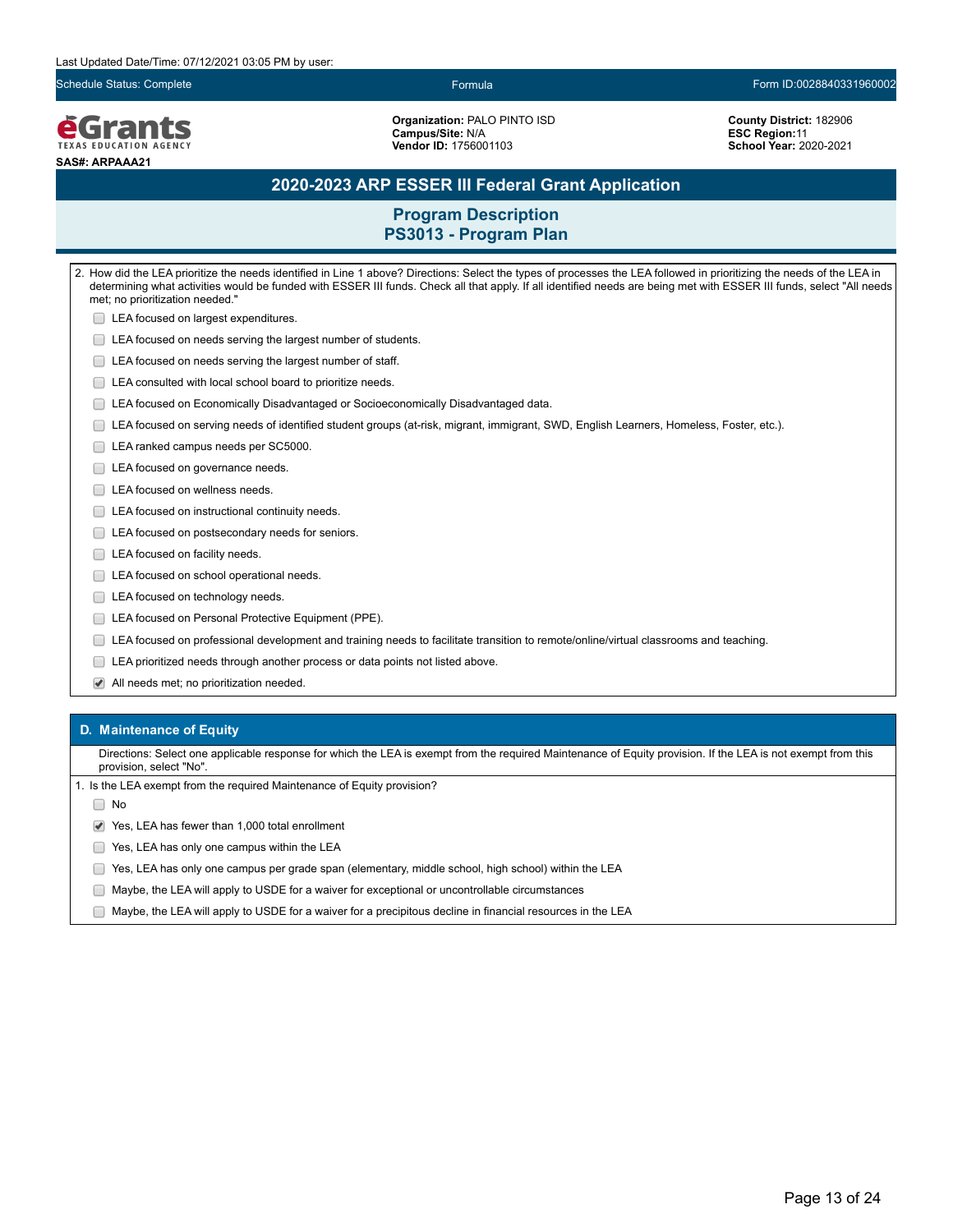

**Organization:** PALO PINTO ISD **Campus/Site:** N/A **Vendor ID:** 1756001103

**County District:** 182906 **ESC Region:**11 **School Year:** 2020-2021

# **2020-2023 ARP ESSER III Federal Grant Application**

# **Program Description PS3013 - Program Plan**

### **E. Required Assurances**

- 1. Select the following checkboxes to indicate your compliance with the required assurances.
	- The LEA assures that although funds may be used for one-time or ongoing purposes, the LEA understands the use of the funds for ongoing purposes could result in funding deficits in future years after the funding expires on September 30, 2024. The LEA assures it makes no assumption that the state will provide replacement state funds in future years, and that this fact will be raised and explicitly discussed in a meeting of its governing board.
	- The LEA assures that it engaged in meaningful consultation with stakeholders and gave the public an opportunity to provide input in the development of its  $\overline{\mathcal{L}}$ plan for the uses of ARP ESSER III funds.
	- The LEA assures that it specifically, engaged in meaningful consultation with students; families; school and district administrators (including special education administrators); and teachers, principals, school leaders, other educators, school staff.
	- The LEA assures that it specifically, engaged in meaningful consultation with, and to the extent present in or served by the LEA tribes, civil rights organizations (including disability rights organizations).
	- The LEA assures that it engaged in meaningful consultation with stakeholders representing the interests of children with disabilities, English language  $\blacktriangledown$ learners, children experiencing homelessness, children in foster care, migrant students, children who are incarcerated, and other underserved students.
	- The LEA assures that its plan for the uses of ARP ESSER III funds is provided in an understandable and uniform format.
	- The LEA assures, to the extent practicable, the plan is written in a language that parents can understand or, if not practicable, orally translated; and, upon request by a parent who is an individual with a disability, provided in an alternative format accessible to that parent.
	- The LEA assures that the program schedules to this application, or a separate document containing all the information included in the program schedules, serving as the LEA's plan for the uses of ARP ESSER III funds will be posted to the LEA's website within 30 days of receiving its ESSER III Notice of Grant Award.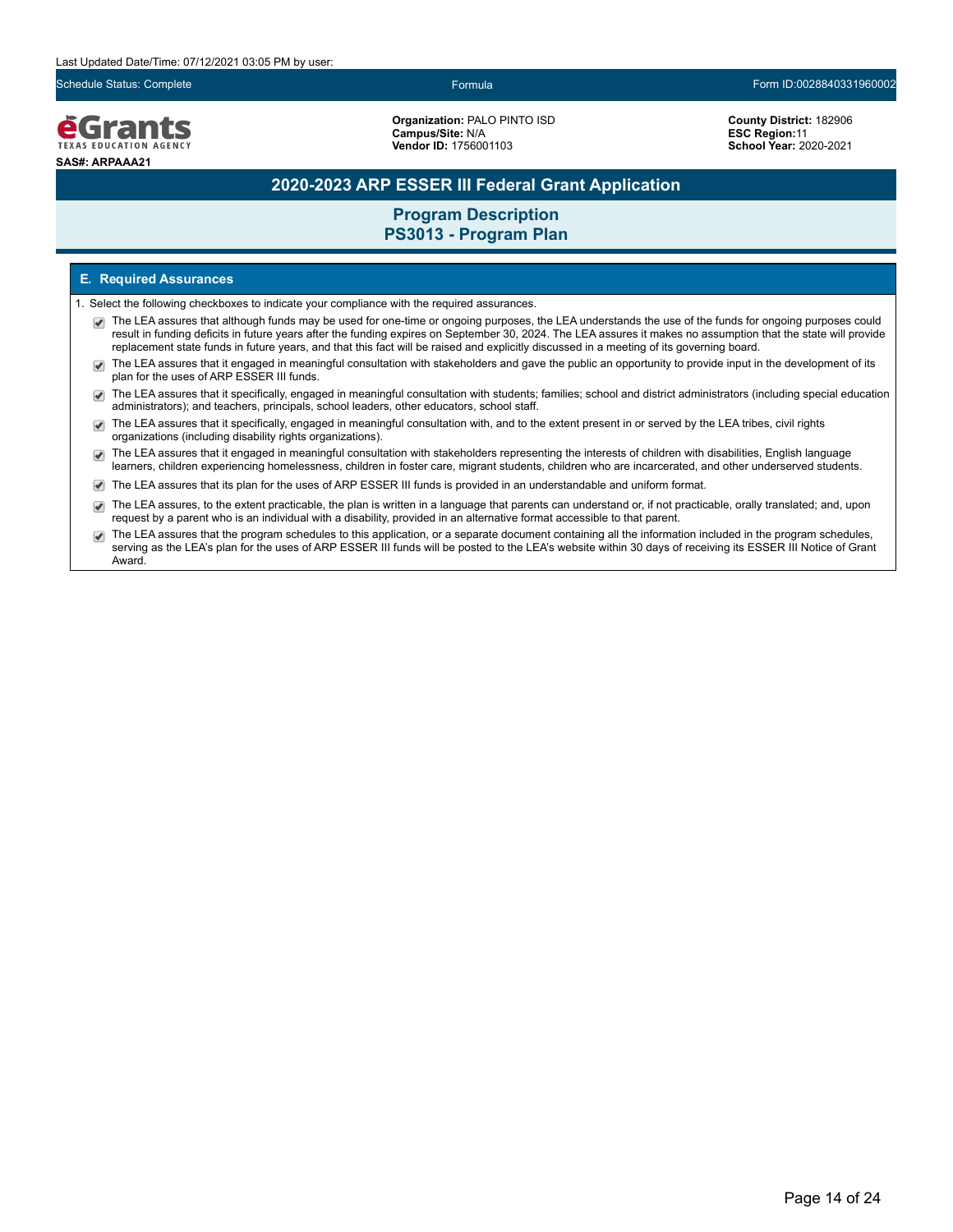eGrants **EXAS EDUCATION AGEN SAS#: ARPAAA21**

**Organization:** PALO PINTO ISD **Campus/Site:** N/A **Vendor ID:** 103

**County District:** 182906 **ESC Region:**11 **School Year:** 2020-2021

## **2020-2023 ARP ESSER III Federal Grant Application**

**Program Description PS3014 - Program Narrative**

### **A. Pre-Award**

 $\overline{0}$ 

Directions: Enter "No" if no activity is marked as pre-award in Sections A and B in PS3013. You must enter an amount if any activity is marked as pre-award in Sections A and B in PS3013. The combination of an activity marked as pre-award in Sections A and B in PS3013 and an amount entered below will constitute the required prior approval process for pre-award costs.

1. Enter the total dollar amount of ESSER III funds to be charged as pre-award costs for the activities indicated in Sections A and B in PS3013 as occurring during pre-award (March 13, 2020, through the application submission date).

#### **B. Minimum Required Set-Aside**

Directions: You must enter an amount that is at least 20% of your total budget. You will be required to report this set-aside by activity and student group in future reporting.

1. Enter the total dollar amount of ESSER III funds to be expended to meet the 20% minimum required set-aside for learning loss mitigation, including through afterschool, summer school, extended day/year programs, targeted to students from low-income families, students of color, English learners, children with disabilities, students experiencing homelessness, children in foster care, and migratory students.

\$62,359

2. Briefly describe the activities selected in PS3013 questions A16, A17, B1, B2, and/or B3. A response in at least one of these PS3013 questions is required.

B2: In order to mitigate the learning loss of students caused by the COVID-19 pandemic, Palo Pinto ISD will be sending approximately 7 teachers to Reading Academy (\$2800); based on needs assessment, we will be purchasing Empowering Writers curriculum and training for teachers (\$14,990)—will assist students in writing across the curriculum and to increase our writing scores on local and state assessments; we will purchase science lab materials in order to teach science TEKS to all grades (\$2,997) and to increase scores on local and state assessments. We will be purchasing research-based and updated RTI materials to serve struggling learners based on data (\$10,000); We will purchase guided reading materials to support literacy growth (\$10,787). We plan to purchase Frog Street backpacks to support school/home connection and literacy growth of our PK students (\$2,500); We plan to purchase robotics materials to support science TEKS and differentiation of student learning (\$7,796); We intend to purchase research-based and updated Dyslexia instructional materials to support our identified students (including teacher training) (\$9,000); We intend to purchase updated ESL assessments in order to accurately identify students in need of language support (\$1,500). All activities will be conducted in such a way as to help safely reopen and sustain the safe operation of the campus.

3. Briefly describe the activities selected in PS3013 questions A6, A13, A15, A17, B1, B2, and/or B3. A response in at least one of these PS3013 questions is required.

B2: In order to mitigate the learning loss of students caused by the COVID-19 pandemic, Palo Pinto ISD will be sending approximately 7 teachers to Reading Academy (\$2800); based on needs assessment, we will be purchasing Empowering Writers curriculum and training for teachers (\$14,990)—will assist students in writing across the curriculum and to increase our writing scores on local and state assessments; we will purchase science lab materials in order to teach science TEKS to all grades (\$2,997) and to increase scores on local and state assessments. We will be purchasing research-based and updated RTI materials to serve struggling learners based on data (\$10,000); We will purchase guided reading materials to support literacy growth (\$10,787). We plan to purchase Frog Street backpacks to support school/home connection and literacy growth of our PK students (\$2,500); We plan to purchase robotics materials to support science TEKS and differentiation of student learning (\$7,796); We intend to purchase research-based and updated Dyslexia instructional materials to support our identified students (including teacher training) (\$9,000); We intend to purchase updated ESL assessments in order to accurately identify students in need of language support (\$1,500). All activities will be conducted in such a way as to help safely reopen and sustain the safe operation of the campus.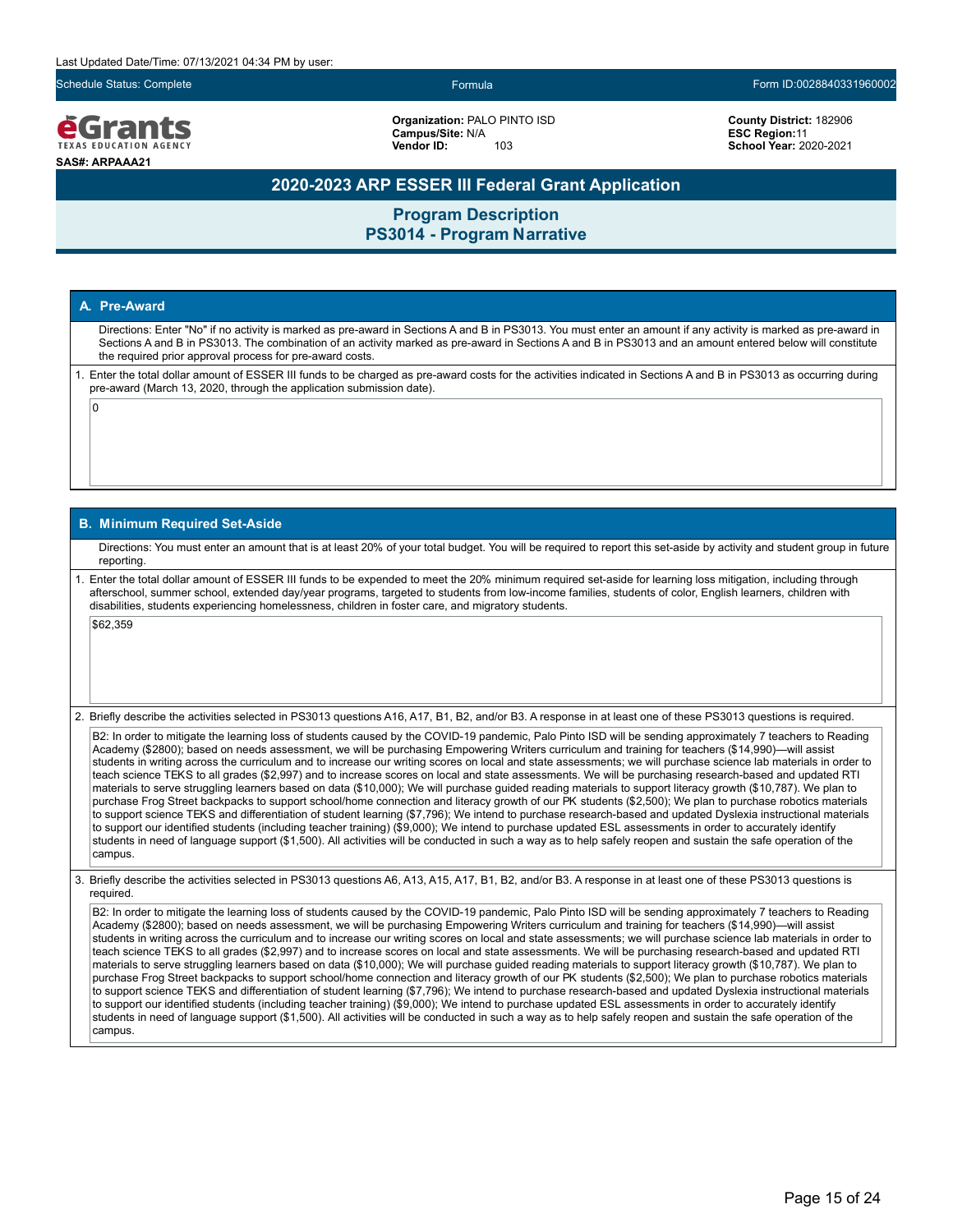#### Last Updated Date/Time: 07/13/2021 04:34 PM by user:

Schedule Status: Complete Formula Form ID:0028840331960002

**e**Grants TEXAS EDUCATION AGENCY **SAS#: ARPAAA21**

**Organization:** PALO PINTO ISD **Campus/Site:** N/A **Vendor ID:** 1756001103

**County District:** 182906 **ESC Region:**11 **School Year:** 2020-2021

## **2020-2023 ARP ESSER III Federal Grant Application**

**Program Description PS3014 - Program Narrative**

### **C. Safe Return to In-Person Instruction and Continuity of Services Plan**

Directions: Your plan must be made available for public comment and take any comments received into account before posting the final plan to the web site listed below. A previously developed plan may meet this compliance requirement if it meets the statutory requirements. TEA will randomly verify the plan is available at the link provided after Notice of Grant Awards (NOGAs) are issued.

1. Enter the direct web link to the LEA's web page where you post your required "Safe Return to In-Person Instruction and Continuity of Services Plan" and the PS3013 and PS3014 program schedules to this application, or a separate document containing all the information included in the program schedules, serving as the LEA's plan for the uses of ARP ESSER III funds within 30 days of receiving your ESSER III Grant NOGA. These plans must be reviewed at least every 6 months and updated as appropriate.

www.palopintoisd.net/district-information

**D. Prevention and Mitigation Strategies Consistent with Centers for Disease Control and Prevention (CDC)**

1. Briefly describe the activities selected in PS3013 questions A5, A8, A9, B5, B6, B7, B8, and/or B9. If none of these activities were selected, enter "No prevention and mitigation strategies funded."

No prevention and mitigation strategies funded.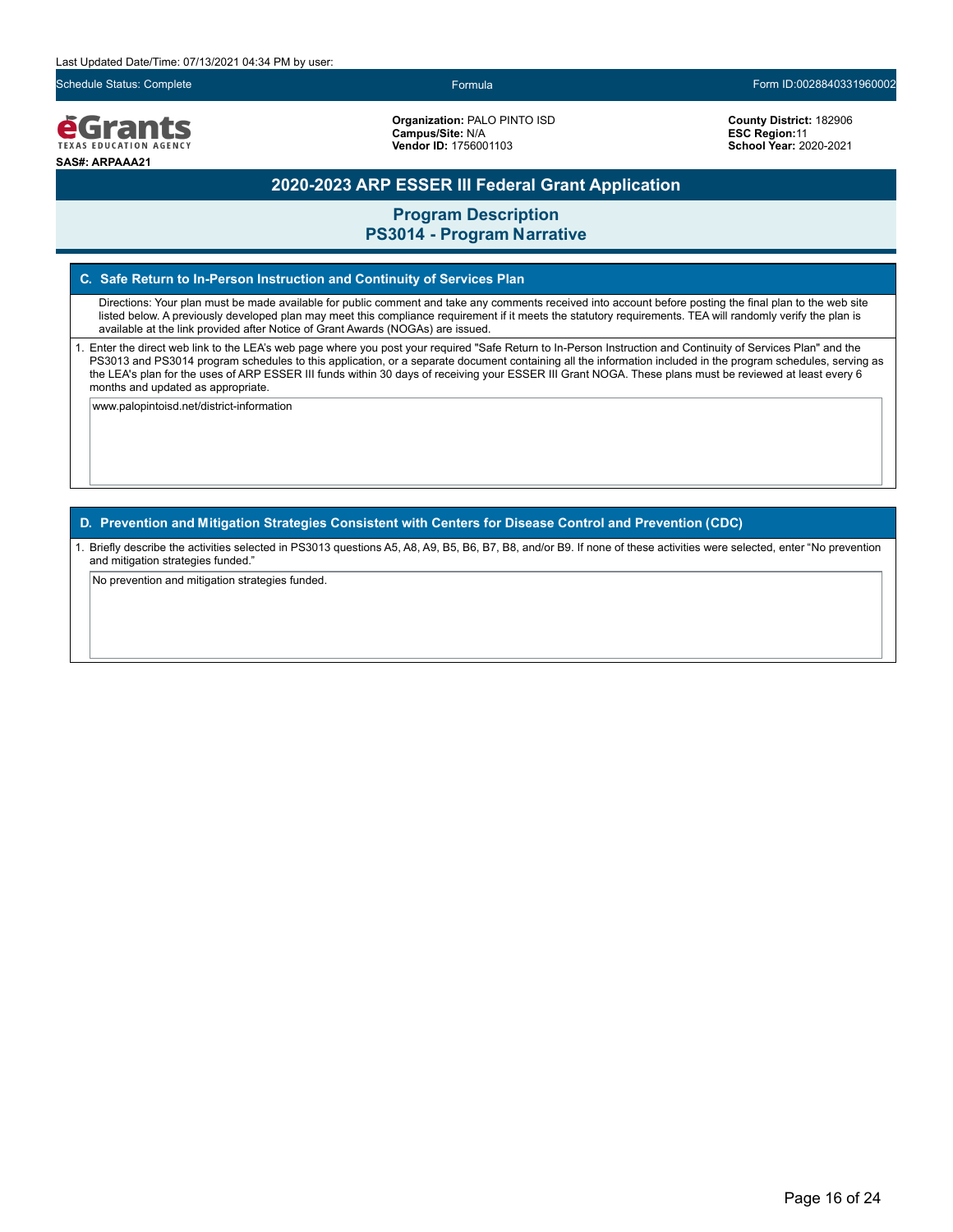*<u>e</u>Grants* TEXAS EDUCATION AGENCY **SAS#: ARPAAA21**

**Organization:** PALO PINTO ISD **Campus/Site:** N/A **Vendor ID:**

**County District:** 182906 **ESC Region:**11 **School Year:** 2020-2021

# **2020-2023 ARP ESSER III Federal Grant Application**

**Program Budget BS6001 - Program Budget Summary and Support**

# **Statutory Authority: American Rescue Plan (ARP) Act of 2021, Elementary and Secondary School Emergency Relief (ESSER III) Fund**

# **Part 1: Available Funding Part 1: Available Funding**

| <b>Available Funding</b>     |                      |  |  |
|------------------------------|----------------------|--|--|
| <b>Description</b>           | <b>ARP ESSER III</b> |  |  |
| 1. Fund/SSA Code             | 282                  |  |  |
| 2. Planning Amount           |                      |  |  |
| 3. Final Amount              | \$207,862            |  |  |
| 4. Carryover                 |                      |  |  |
| 5. Reallocation              |                      |  |  |
| <b>Total Funds Available</b> | \$207,862            |  |  |

## **Part 2: Budget Summary**

| A. Budgeted Costs                                        |                                 |                              |
|----------------------------------------------------------|---------------------------------|------------------------------|
| <b>Description</b>                                       | Class/<br><b>Object</b><br>Code | <b>ARP ESSER III</b>         |
| <b>Consolidated Administrative</b><br>1.<br>Funds        |                                 | $\bigcirc$ Yes $\bigcirc$ No |
| 2. Payroll Costs                                         | 6100                            | \$164,192                    |
| Professional and<br>3. Contracted<br>Services            | 6200                            | \$13,423                     |
| Supplies and<br>4.<br>Material                           | 6300                            | \$30,247                     |
| Other Operating<br>5.<br>Costs                           | 6400                            |                              |
| 6. Debt Services                                         | 6500                            |                              |
| 7.<br><b>Capital Outlay</b>                              | 6600                            |                              |
| <b>Operating Transfers</b><br>8.<br>Out                  | 8911                            |                              |
| <b>Total Direct Costs</b>                                |                                 | \$207,862                    |
| 9. Indirect Costs                                        |                                 |                              |
| <b>Total Budgeted Costs</b>                              |                                 | \$207,862                    |
| <b>Total Funds Available Minus</b><br><b>Total Costs</b> |                                 | \$0                          |
| Payments to<br>10. Member Districts of<br><b>SSA</b>     | 6493                            |                              |

### **B. Breakout of Direct Admin Costs**

**Part 2B Breakout of Direct Admin Costs is hidden because it does not apply to the funding source(s) for this grant application.**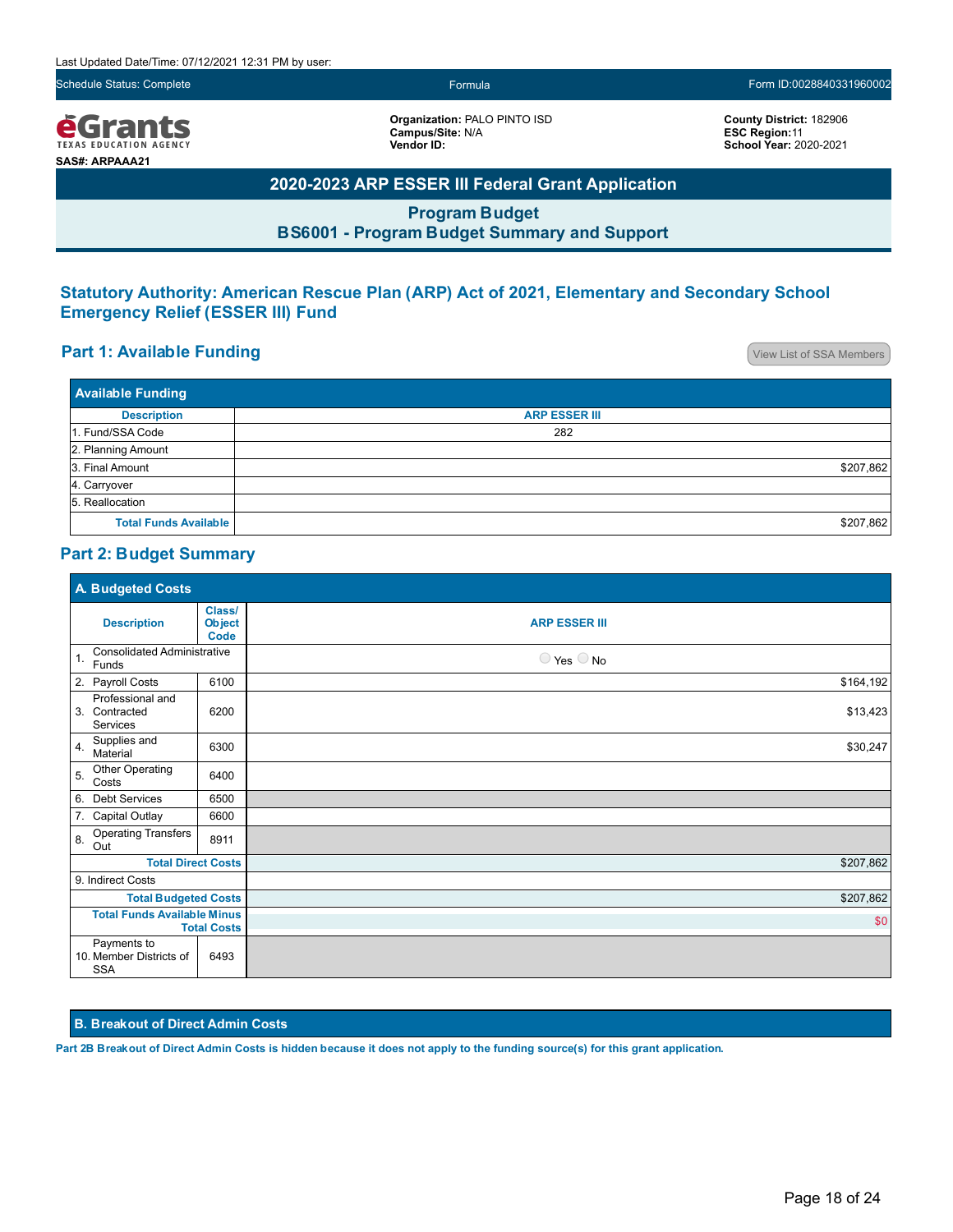

**Organization:** PALO PINTO ISD **Campus/Site:** N/A **Vendor ID:**

**County District:** 182906 **ESC Region:**11 **School Year:** 2020-2021

# **2020-2023 ARP ESSER III Federal Grant Application**

**Program Budget BS6101 - Payroll Costs**

## **Part 1: Total Payroll Costs**

| Payroll costs entered on BS6001 |                      |  |  |
|---------------------------------|----------------------|--|--|
|                                 | <b>ARP ESSER III</b> |  |  |
| <b>Total Payroll Costs</b>      | \$164,192            |  |  |

## **Part 2: Number and Type of Positions**

| A. Administrative Support or Clerical Staff |                      |  |  |
|---------------------------------------------|----------------------|--|--|
| <b>Position Type</b>                        | <b>ARP ESSER III</b> |  |  |
| Administrative support or clerical staff    |                      |  |  |
| (integral to program)                       |                      |  |  |

| <b>B. LEA Positions</b>                                                    |                      |  |  |
|----------------------------------------------------------------------------|----------------------|--|--|
| <b>Position Type</b>                                                       | <b>ARP ESSER III</b> |  |  |
| 1. Professional staff                                                      |                      |  |  |
| 2. Paraprofessionals                                                       |                      |  |  |
| 3. Administrative support or clerical staff<br>(paid by LEA indirect cost) |                      |  |  |

| <b>C. Campus Positions</b>                                                 |                      |  |  |  |  |
|----------------------------------------------------------------------------|----------------------|--|--|--|--|
| <b>Position Type</b>                                                       | <b>ARP ESSER III</b> |  |  |  |  |
| 1. Professional staff                                                      |                      |  |  |  |  |
| 2. Paraprofessionals                                                       |                      |  |  |  |  |
| 3. Administrative support or clerical staff<br>(paid by LEA indirect cost) |                      |  |  |  |  |

# **Part 3: Substitute, Extra-Duty, Benefits**

| <b>Substitute, Extra-Duty, Benefits</b>                                                                                                                |  |
|--------------------------------------------------------------------------------------------------------------------------------------------------------|--|
| 1. For schoolwide personnel (includes staff salary, extra-duty pay/beyond normal hours, and substitutes for staff positions at<br>schoolwide campuses) |  |
| 2. Stipends and extra-duty pay/beyond normal hours for positions not indicated above                                                                   |  |
| 3. Substitutes for public and charter school teachers not indicated above                                                                              |  |
| 4. Incentive pay for positions not indicated above                                                                                                     |  |

## **Part 4: Confirmation of Payroll Requirements**

**Confirmation of Payroll Requirements**

1. The grantee certifies the federally funded portion of this position and duties are reasonable, necessary, allowable and allocable under the applicable federal fund source. The grantee further certifies that it is in compliance with the federal supplement, not supplant provision applicable to each federal fund source. The grantee assures the grant-funded portion of this position and duties meet the purpose, goals, and objectives of the federal fund source. Documentation must be maintained locally by the grantee that clearly demonstrates the allowable and supplemental nature of the position, as required by each federal fund source, and will provide such documentation to TEA upon request.